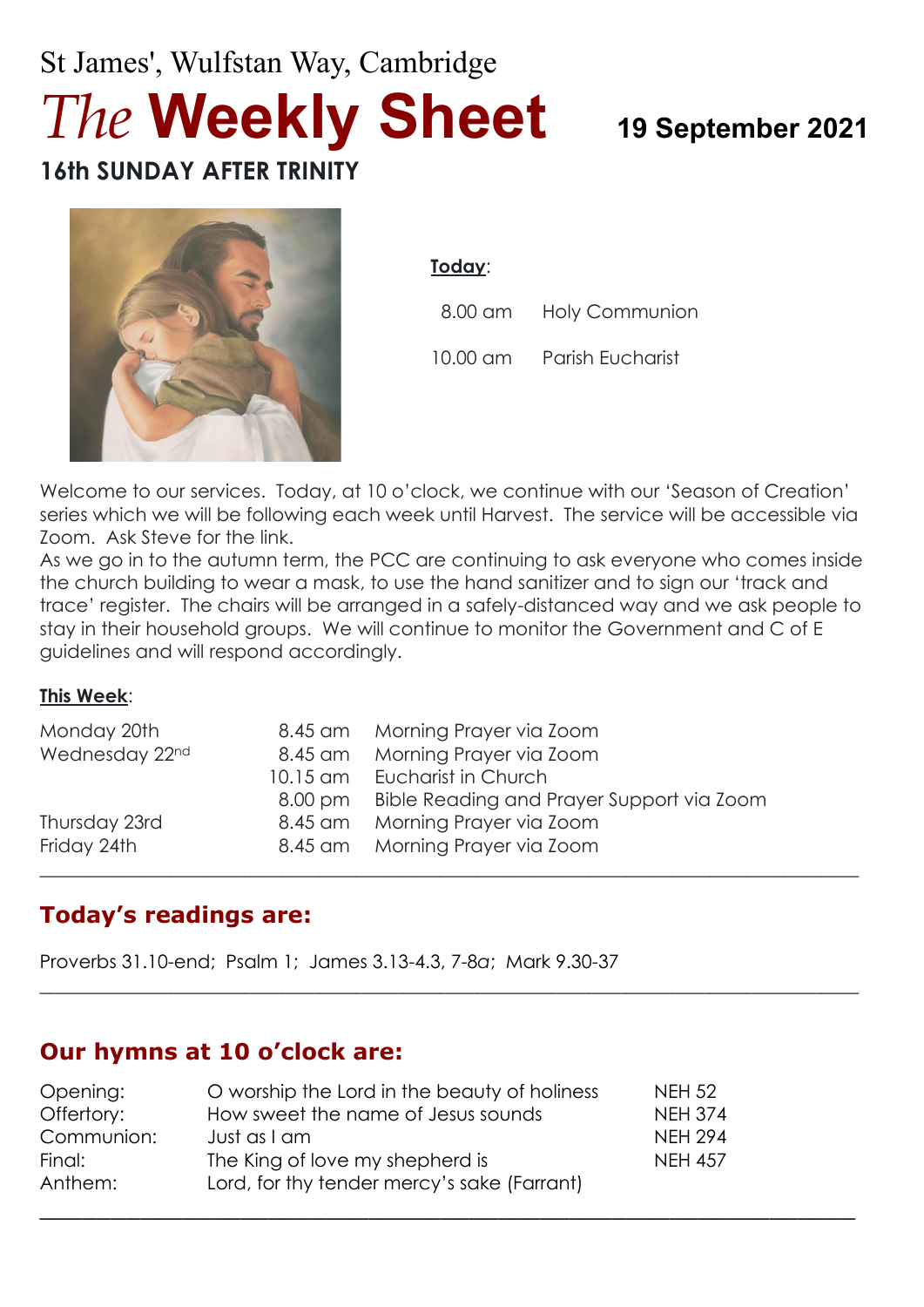# **Collect for today**

Lord of creation, whose glory is around and within us: open our eyes to your wonders, that we may serve you with reverence and know your peace at our lives' end, through Jesus Christ our Lord. Amen

\_\_\_\_\_\_\_\_\_\_\_\_\_\_\_\_\_\_\_\_\_\_\_\_\_\_\_\_\_\_\_\_\_\_\_\_\_\_\_\_\_\_\_\_\_\_\_\_\_\_\_\_\_\_\_\_\_\_\_\_\_\_\_\_\_\_\_\_\_\_\_\_\_\_\_\_\_\_\_\_\_\_\_\_

#### **Proverbs 31.10-end**

#### **Ode to a Capable Wife**

A capable wife who can find? She is far more precious than jewels. The heart of her husband trusts in her, and he will have no lack of gain. She does him good, and not harm, all the days of her life. She seeks wool and flax, and works with willing hands. She is like the ships of the merchant, she brings her food from far away. She rises while it is still night and provides food for her household and tasks for her servant-girls. She considers a field and buys it; with the fruit of her hands she plants a vineyard. She girds herself with strength, and makes her arms strong. She perceives that her merchandise is profitable. Her lamp does not go out at night. She puts her hands to the distaff, and her hands hold the spindle. She opens her hand to the poor, and reaches out her hands to the needy. She is not afraid for her household when it snows, for all her household are clothed in crimson. She makes herself coverings; her clothing is fine linen and purple. Her husband is known in the city gates, taking his seat among the elders of the land. She makes linen garments and sells them; she supplies the merchant with sashes. Strength and dignity are her clothing, and she laughs at the time to come. She opens her mouth with wisdom, and the teaching of kindness is on her tongue. She looks well to the ways of her household, and does not eat the bread of idleness. Her children rise up and call her happy; her husband too, and he praises her: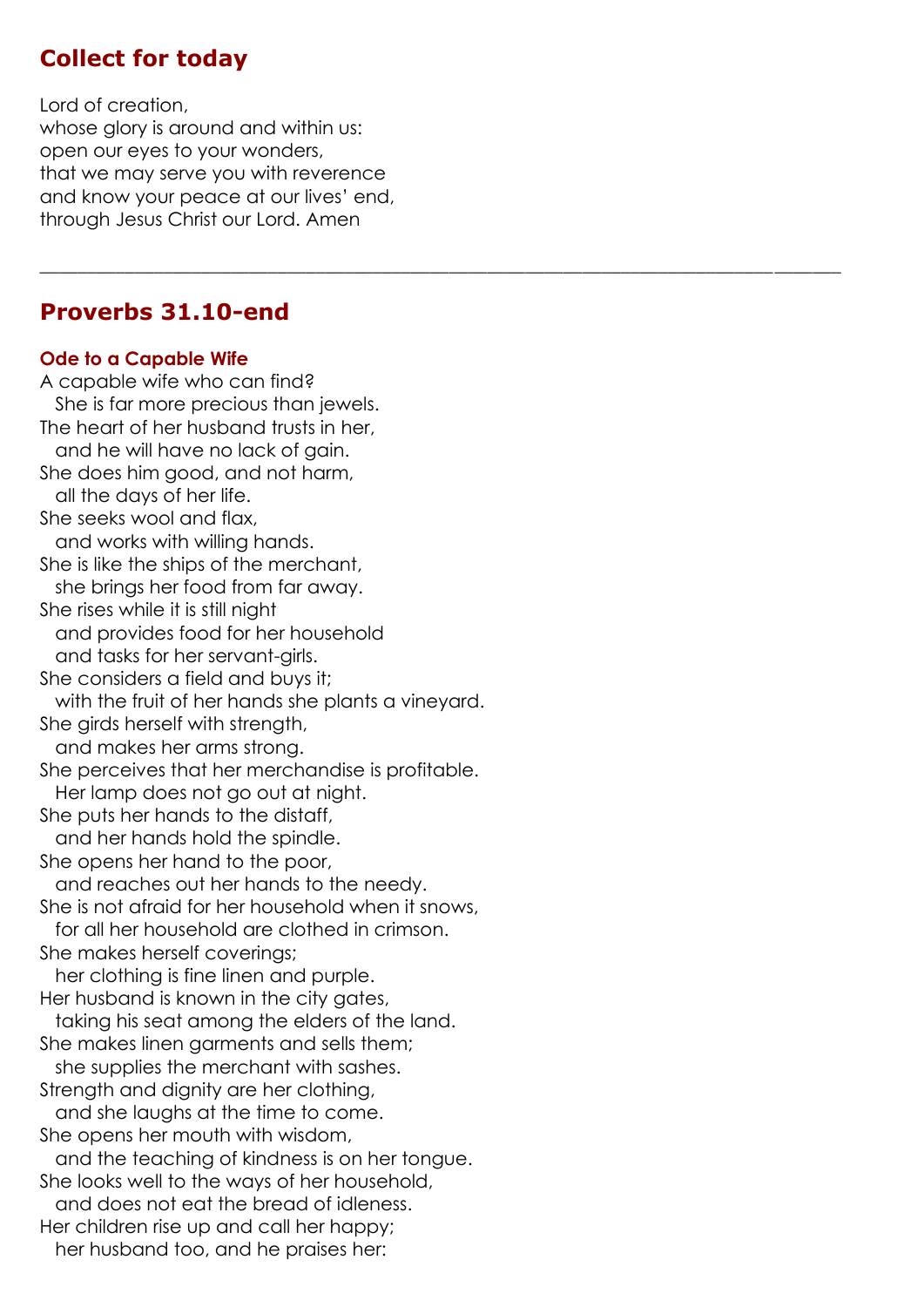'Many women have done excellently, but you surpass them all.'

Charm is deceitful, and beauty is vain,

 but a woman who fears the LORD is to be praised. Give her a share in the fruit of her hands,

and let her works praise her in the city gates.

## **Psalm 1**

Blessed are they who have not walked in the / counsel of the / wicked, nor lingered in the way of sinners, nor sat in the as/sembly / of the / scornful. Their delight is in the / law of the / Lord and they meditate on his / law / day and / night. Like a tree planted by streams of water bearing fruit in due season, with leaves that / do not / wither, whatever they / do, / it shall / prosper. As for the wicked, it is not / so with / them; they are like chaff which the / wind / blows a/way. Therefore the wicked shall not be able to / stand in the / judgement, nor the sinner in the congre/gation / of the / righteous. For the Lord knows the / way of the / righteous, but the / way of the / wicked shall / perish. \_\_\_\_\_\_\_\_\_\_\_\_\_\_\_\_\_\_\_\_\_\_\_\_\_\_\_\_\_\_\_\_\_\_\_\_\_\_\_\_\_\_\_\_\_\_\_\_\_\_\_\_\_\_\_\_\_\_\_\_\_\_\_\_\_\_\_\_\_\_\_\_\_\_\_\_\_\_\_\_\_\_\_\_\_\_

# **James 3.13-4.3, 7-8***a*

#### **Two Kinds of Wisdom**

Who is wise and understanding among you? Show by your good life that your works are done with gentleness born of wisdom. But if you have bitter envy and selfish ambition in your hearts, do not be boastful and false to the truth. Such wisdom does not come down from above, but is earthly, unspiritual, devilish. For where there is envy and selfish ambition, there will also be disorder and wickedness of every kind. But the wisdom from above is first pure, then peaceable, gentle, willing to yield, full of mercy and good fruits, without a trace of partiality or hypocrisy. And a harvest of righteousness is sown in peace for those who make peace.

 $\_$  , and the set of the set of the set of the set of the set of the set of the set of the set of the set of the set of the set of the set of the set of the set of the set of the set of the set of the set of the set of th

#### **Friendship with the World**

Those conflicts and disputes among you, where do they come from? Do they not come from your cravings that are at war within you? You want something and do not have it; so you commit murder. And you covet something and cannot obtain it; so you engage in disputes and conflicts. You do not have, because you do not ask. You ask and do not receive, because you ask wrongly, in order to spend what you get on your pleasures. Submit yourselves therefore to God. Resist the devil, and he will flee from you. Draw near to God, and he will draw near to you. Cleanse your hands, you sinners, and purify your hearts, you double-minded.

\_\_\_\_\_\_\_\_\_\_\_\_\_\_\_\_\_\_\_\_\_\_\_\_\_\_\_\_\_\_\_\_\_\_\_\_\_\_\_\_\_\_\_\_\_\_\_\_\_\_\_\_\_\_\_\_\_\_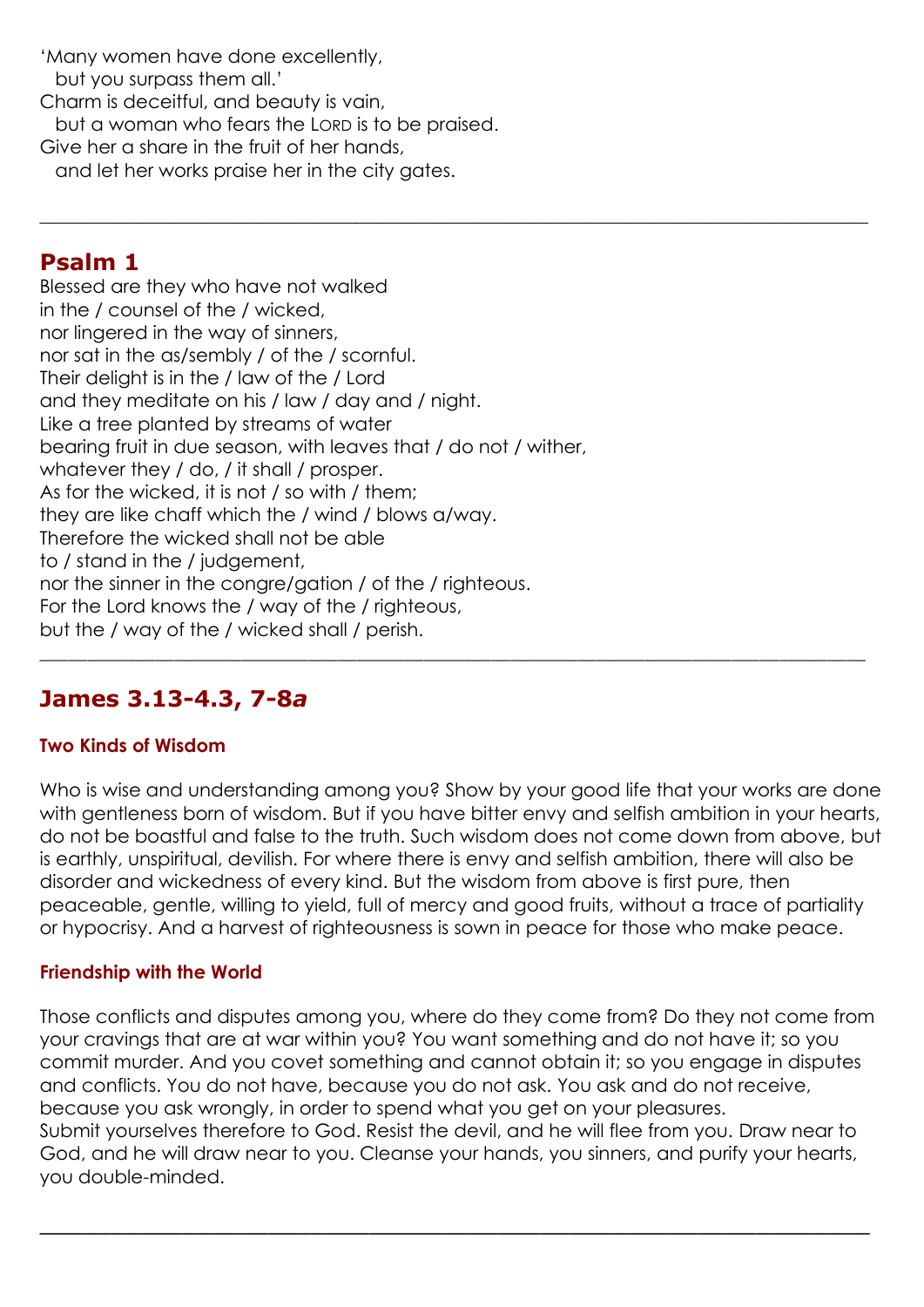## **Mark 9.30-37**

#### **Jesus Again Foretells His Death and Resurrection**

They went on from there and passed through Galilee. He did not want anyone to know it; for he was teaching his disciples, saying to them, 'The Son of Man is to be betrayed into human hands, and they will kill him, and three days after being killed, he will rise again.' But they did not understand what he was saying and were afraid to ask him.

#### **Who Is the Greatest?**

Then they came to Capernaum; and when he was in the house he asked them, 'What were you arguing about on the way?' But they were silent, for on the way they had argued with one another about who was the greatest. He sat down, called the twelve, and said to them, 'Whoever wants to be first must be last of all and servant of all.' Then he took a little child and put it among them; and taking it in his arms, he said to them, 'Whoever welcomes one such child in my name welcomes me, and whoever welcomes me welcomes not me but the one who sent me.'

\_\_\_\_\_\_\_\_\_\_\_\_\_\_\_\_\_\_\_\_\_\_\_\_\_\_\_\_\_\_\_\_\_\_\_\_\_\_\_\_\_\_\_\_\_\_\_\_\_\_\_\_\_\_\_\_\_\_

#### **Readings for next Sunday, 26 September (17th Sunday after Trinity)**

Esther 7.1-6, 9, 10; 9.20-22; Psalm 124; James 5.13-end; Mark 9.38-end

Thank you to everyone who has helped move chairs after our Sunday services throughout the summer. **Please leave your chairs down now** as the Chinese Church have returned to St James' for their Sunday services.

\_\_\_\_\_\_\_\_\_\_\_\_\_\_\_\_\_\_\_\_\_\_\_\_\_\_\_\_\_\_\_\_\_\_\_\_\_\_\_\_\_\_\_\_\_\_\_\_\_\_\_\_\_\_\_\_\_\_

There are two different forms on the table in the entrance foyer; one is for **older children and adult Confirmation**, we will organise two different confirmation groups. The other is for **children for Admission to Communion**. If you are interested please complete a form and give to Steve.

**Food Hub.** We plan to develop the food hub into a **Saturday venture with QECF** where we will offer tea/coffee and a chance to chat alongside food collection**.** If you'd like to volunteer to help serve refreshments please let Steve or Anne know.

The Food Hub continues to operate on a Saturday morning between 10.30 am and 12.30 pm here at St James'.

The food remains a basic food package ideally for those who are either struggling to pay for provisions or who cannot get to the shops or book an online delivery.

The Food Hub is able to receive donations at church between 3 and 4 pm on a Friday afternoon. Look on the Queen Edith Community Forum website to find more details about those items most needed - and about how to donate financially. Thank you.

We would like to hold a **Bring & Buy sale** on Saturday 25 September between 10 am and 12 noon. It will be outside and weather permitting. We will need lots of help, and if you can volunteer with setting up, helping on the day, or making cakes, please contact Pam Butler asap on 07745 591235 or email pambutler27@hotmail.com.